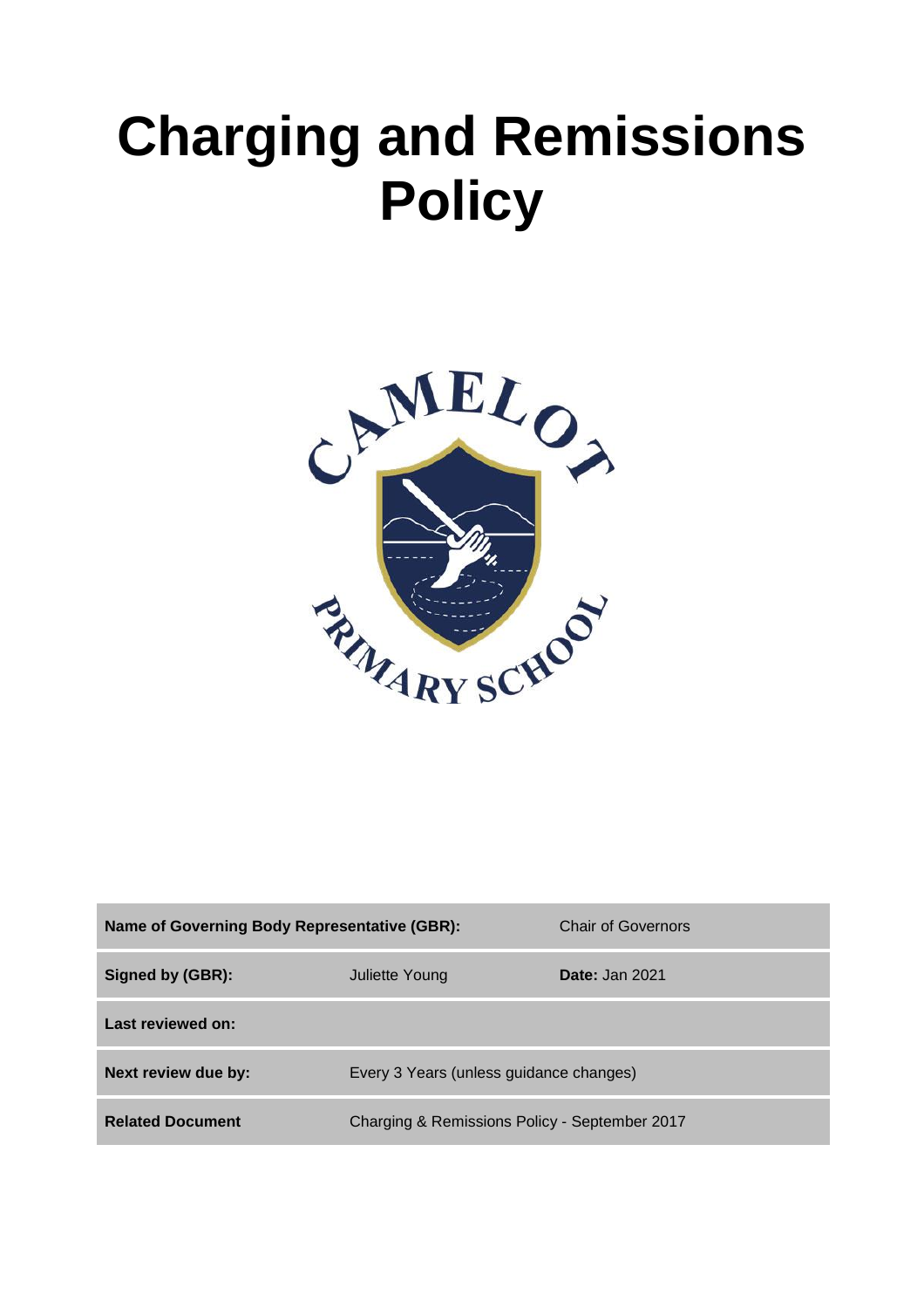## **1. Introduction**

School is an inclusive school offering equality of opportunity to all pupils within the school. We aim to provide a broad and varied range of experiences for the pupils. This may include trips, visits and the use of visiting groups. The Governing Body recognises the valuable contribution that a wide range of activities can make to a child's development.

# **2. Voluntary Contributions**

When organising school trips, activities or visits to enrich the curriculum and the educational experience of the children, the school invites parents to contribute to the cost. These contributions are to enable an activity to take place and enhance the children's education. They will cover the cost incurred and not make a profit. Parents are under no obligation to make any contribution and pupils of parents who are unable or unwilling to contribute will not be discriminated against and will be included if the activity goes ahead. In the event of insufficient voluntary contributions being made the activity may have to be cancelled and refunds will be given.

# **3. Prohibition of Charges**

Below we set out **what the school cannot charge for**:

#### **3.1 Education**

- Admission applications
- Education provided during school hours (including the supply of any materials, books, instruments or other equipment)
- Education provided outside school hours if it is part of:
	- o The national curriculum
	- $\circ$  A syllabus for a prescribed public examination that the pupil is being prepared for at the school
	- o Religious education
- Instrumental or vocal tuition, for pupils learning individually or in groups, unless the tuition is provided at the request of the pupil's parent
- Education provided on any trip as part of the National Curriculum
- Transporting pupils in connection with an educational trip

#### **3.2 Transport**

- Transporting registered pupils to or from the school premises, where the local authority has a statutory obligation to provide transport
- Transporting registered pupils to other premises where the governing board or local authority has arranged for pupils to be educated
- Transport that enables a pupil to meet an examination requirement when he or she has been prepared for that examination at the school
- Transport provided in connection with an educational visit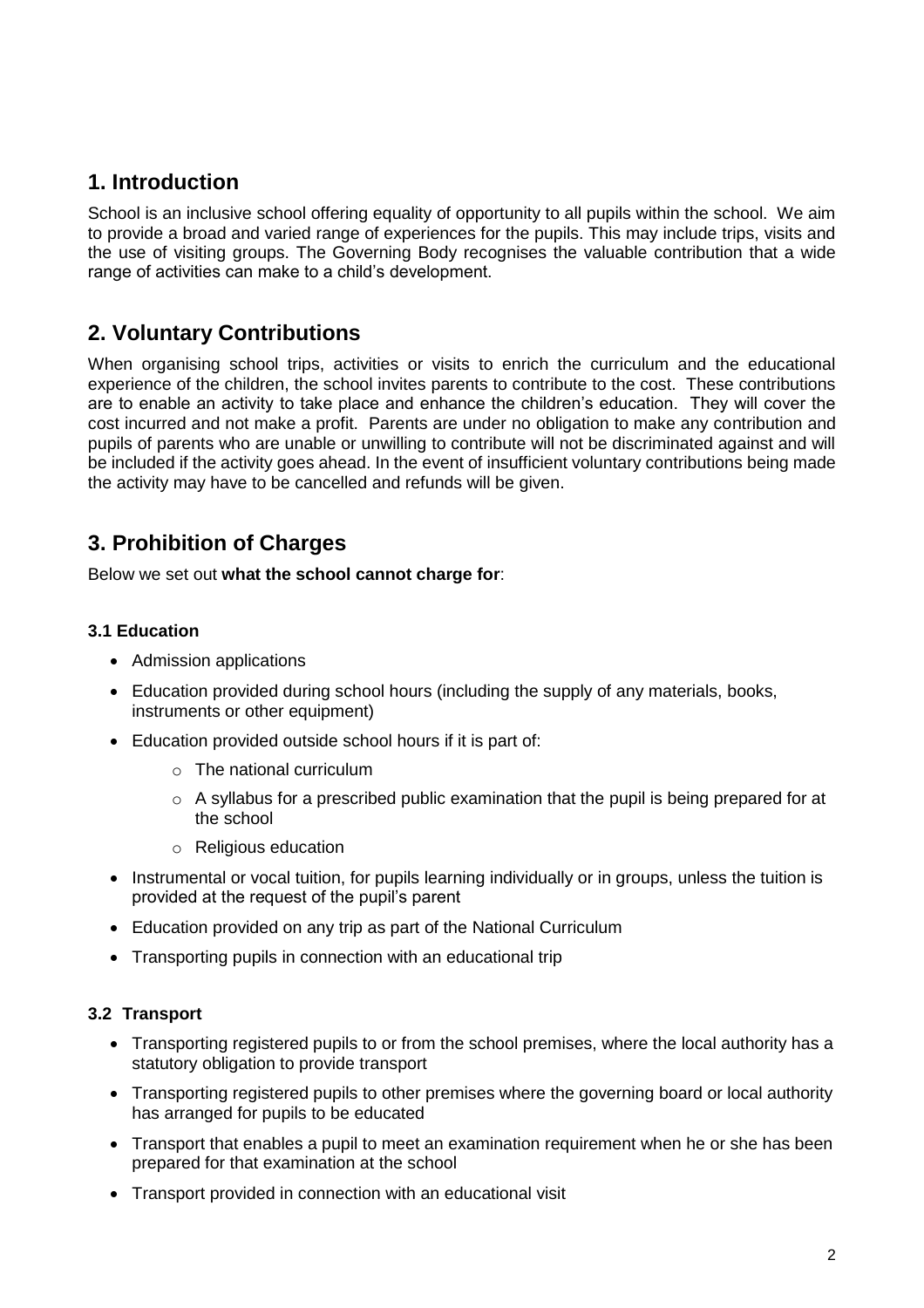#### **3.3 Residential visits**

- Education provided on any visit that takes place during school hours
- Education provided on any visit that takes place outside school hours if it is part of the national curriculum and religious education

### **4. Where charges can be made**

Below we set out **what the school can charge for**.

#### **4.1 Education**

- Any materials, books, instruments or equipment, where the child's parent wishes him or her to have
- Optional extras (see below)
- Music and vocal tuition, in limited circumstances
- Certain early years provision
- Community facilities

#### **4.2 Optional extras**

We are able to charge for activities known as 'optional extras'. In these cases, the school can charge for providing materials, books, instruments or equipment.

The following are optional extras:

- Education provided outside of school time that is not part of:
	- o The national curriculum
	- o Religious education
- Transport (other than transport that is required to take the pupil to school or to other premises where the local authority/governing board has arranged for the pupil to be provided with education)
- Board and lodging for a pupil on a residential visit
- Extended day services offered to pupils (such as breakfast clubs, after-school clubs, tea and supervised homework sessions)

When calculating the cost of optional extras, an amount may be included in relation to:

- Any materials, books, instruments or equipment provided in connection with the optional extra
- The cost of buildings and accommodation
- Non-teaching staff
- Teaching staff engaged under contracts for services purely to provide an optional extra (including supply teachers engaged specifically to provide the optional extra)
- The cost, or an appropriate proportion of the costs, for teaching staff employed to provide tuition in playing a musical instrument, or vocal tuition, where the tuition is an optional extra

Any charge made in respect of individual pupils will not be greater than the actual cost of providing the optional extra activity, divided equally by the number of pupils participating.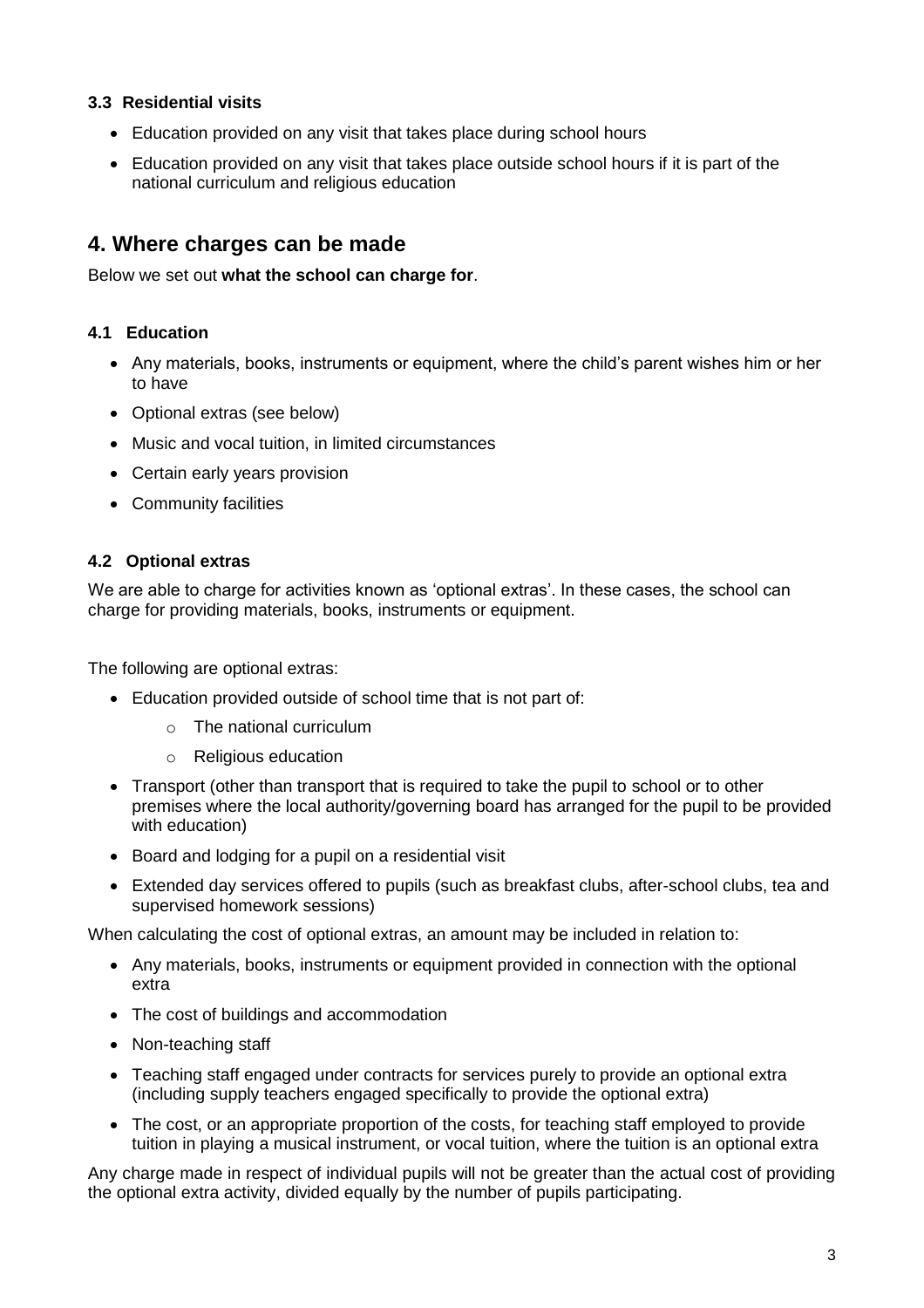Any charge will not include an element of subsidy for any other pupils who wish to take part in the activity but whose parents are unwilling or unable to pay the full charge.

In cases where a small proportion of the activity takes place during school hours, the charge cannot include the cost of alternative provision for those pupils who do not wish to participate.

Parental agreement is necessary for the provision of an optional extra which is to be charged for.

#### **4.3 Music tuition**

The school can charge for vocal or instrumental tuition provided either individually or to groups of pupils, provided that the tuition is provided at the request of the pupil's parent.

Charges may not exceed the cost of the provision, including the cost of the staff giving the tuition.

Charges cannot be made:

- If the teaching is an essential part of the national curriculum
- If the teaching is provided under the first access to the Key Stage 2 instrumental and vocal tuition programme
- For a pupil who is looked after by a local authority

#### **4.4 Residential visits**

We can charge for board and lodging on residential visits, but the charge must not exceed the actual cost.

Parents who can prove they are in receipt of the following benefits may be exempt from paying the cost of board and lodging:

- Universal Credit in prescribed circumstances;6
- Income Support (IS);
- Income Based Jobseekers Allowance (IBJSA);
- support under part VI of the Immigration and Asylum Act 1999;
- Child Tax Credit, provided that Working Tax Credit is not also received and the family's income (as assessed by Her Majesty's Revenue and Customs) does not exceed £16,190 (financial year 2016/17);
- the guaranteed element of State Pension Credit;
- any income related employment and support allowance that was introduced on 27 October 2008.

#### **Exemption criteria above is aligned with eligibility for free school meals.**

## **5. Voluntary contributions**

As an exception to the requirements set out in section 5 of this policy, the school is able to ask for voluntary contributions from parents to fund activities during school hours which would not otherwise be possible.

Some activities for which the school may ask parents for voluntary contributions include:

**There is no obligation for parents to make any contribution, and no child will be excluded from an activity if their parents are unwilling or unable to pay**. If the school is unable to raise enough funds for an activity or visit, then it will be cancelled.